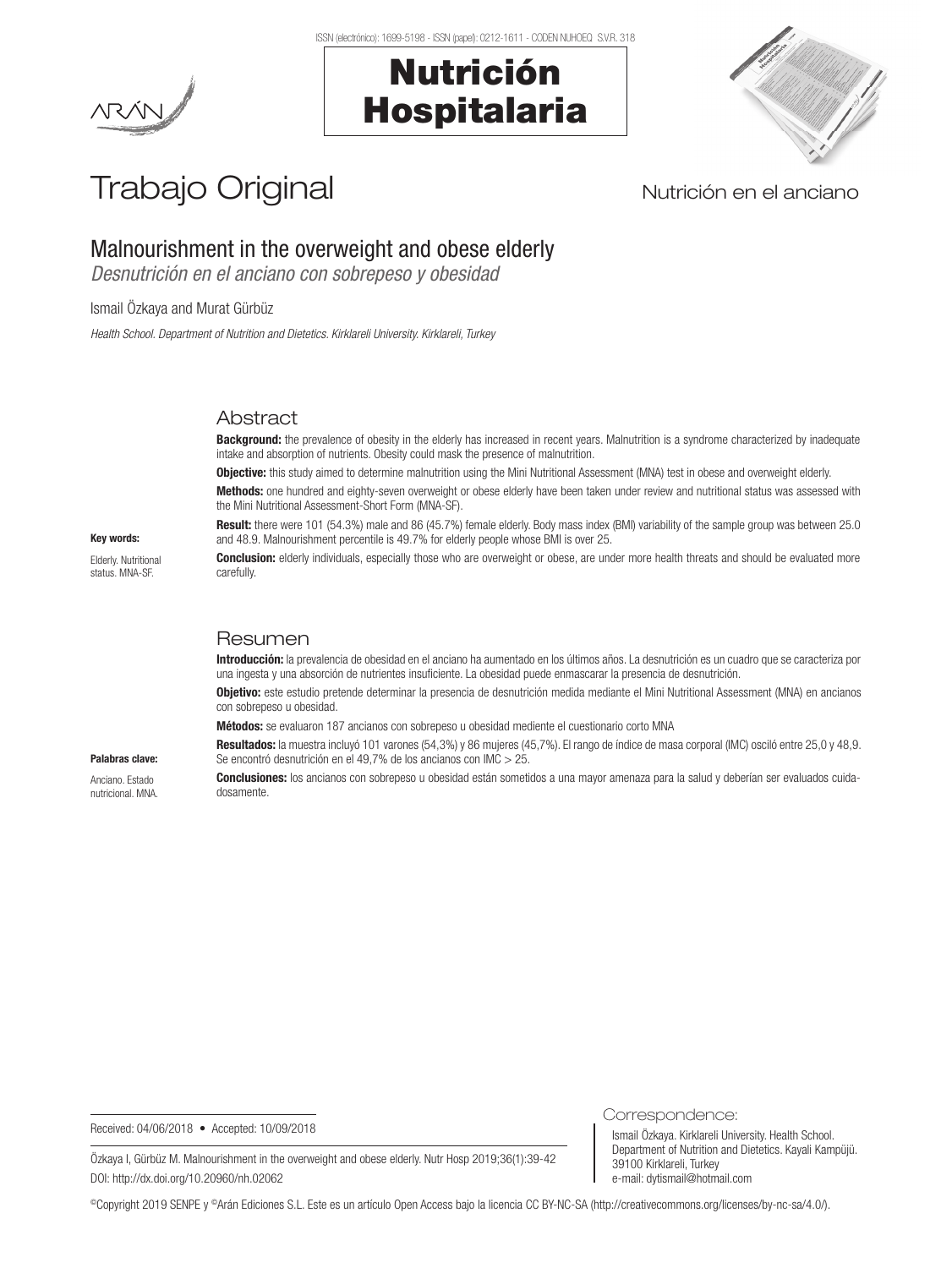# **INTRODUCTION**

The prevalence of obesity in the elderly has increased dramatically in recent years (1). Normal ageing is associated with a progressive increase in fat mass, which normally peaks at about age 65 in men and later in women (2). In fact, along with ageing, reasons such as the reduction in the basal metabolism rate, the increase in body fat percentage and the limitation of movement ability cause an increase in body mass index (BMI) (3). Age-related body composition changes and the increased prevalence of obesity in the elderly produce a combination of excess weight and reduced muscle mass and/or strength, which has been defined as sarcopenic obesity (4).

Sarcopenia has been defined as the loss of skeletal muscle mass and strength that occurs with advancing age (5). Body fat distribution also changes with age, with visceral abdominal fat increase and subcutaneous abdominal fat decrease (6). BMI predicts disease risk both in those termed underweight and in those who are obese. BMI may be unreliable because of difficult measurements of height and weight in the elderly such as vertebral compression, loss of muscle tone, postural changes, oedema and may not identify significant unintentional weight loss and the loss of muscle mass or undernourishment that occurs with ageing ara occur even in relatively weight stable individuals like as sarcopenic obesity (7,8).

Malnutrition is a syndrome characterized by inadequate intake and absorption of nutrients (9). Malnutrition is associated with increased length of hospital stay, reduction in quality of life, delayed wound healing, and reduction in the adverse health conditions such as infection and functional capacity. Malnutrition is especially determinative for morbidity and mortality in the elderly (10).

Measuring malnutrition is difficult in all settings and confused with the signs of aging (11). Total body fat increases with age, and peaks at 70 and higher BMI or waist circumference could mask the presence of malnutrition (12,13). The Mini Nutritional Assessment-Short Form (MNA-SF) is an effective tool designed to identify older adults at risk of developing malnutrition. The MNA-SF test is sensitive, specific and accurate in identifying nutrition risk (14). MNA-SF tests are applicable to screen malnutrition in Turkish geriatric patients (15). In this study, we aimed to determine the risk of malnutrition and malnutrition using the MNA test in obese and overweight elderly.

# MATERIALS AND METHODS

# SETTING AND SAMPLING

Written informed consent was obtained from all participants. This study was approved by the institutional review board of the Kirklareli University and complied with the Declaration of Helsinki.

In between January 2016 and December 2017, 1,205 elderly persons were asked whether they would like to participate in this single-center cross-sectional study or not. Face-to-face interviews were conducted with 596 elderly people who agreed to participate in the study. Past medical history and feeding habits were determined with a standardized questionnaire. The exclusion criteria were: current malignancy, severe renal failure, earlier gastric ulcer or intestinal surgery, known eating disorder and body mass index  $(BMI) < 25$  kg/m<sup>2</sup> or normal waist circumference (WC) (females ≤ 80 cm, males ≤ 94) (n:355). Eventually, 187 overweight or obese elderly (101 females, 86 males) older than 65 years of age were taken under review. Body weight, height, waist circumference (WC), hip circumference (HC), mid-upper arm circumference (MUAC) and calf circumference were measured by the researcher according to proper methods (16).All anthropometric measurements were taken on two different days and the average of all these values was calculated. Thus, the occurrence of faults depending on intra-observer and inter-observer variability was prevented.

# NUTRITIONAL STATUS OF THE ELDERLY

Nutritional screening was performed with MNA-SF consisting of six items: food intake, weight loss, mobility, psychological stress or acute disease, neuropsychological problems and BMI. The maximum score of MNA-SF is 14. A score equal to or less than 7 points is regarded as an indicator of malnutrition, 8-11 points indicate a risk for malnutrition  $( \geq 11$  is malnourishment) and equal to or more than 12-14 points indicate that the person is well-nourished (17).

# STATISTICAL ANALYSES

Data were analyzed with SPSS version 20.0 (Chicago, IL, USA), using number (n), percentage (%), mean (X), standard deviation (SD) and median values. The significance in the variables was tested by using the independent t-test. p values are two-sided, and a p value of  $< 0.05$  was considered to be significant.

### RESULTS

# SOCIO-DEMOGRAPHIC CHARACTERISTICS

The socio-demographic characteristics of those participating in the study are shown in table I. There were 101 (54.3%) male and 86 (45.7%) female elderly. Only 5.3% of the elderly were illiterate, 42.5% were literate without formal education and 52.2% had formal education. One of the elderly people had a private insurance and the rest of the group had institutional social security; 89.5% of the elderly were married, 8.9% were widowed and 1.6% were divorced. Still, smoking ratio was 22.7%, 47.4% had quit smoking and 30.0% had never smoked. As regards their previous occupations, 17.0% of them were workers; 31.6% were housewives; 28.7%, farmers; 13.8%, officers; and 8.9%, tradesmen. Their most prevalent health problems were hypertension (72.5%), diabetes *mellitus* (53.8%) and osteoporosis (53.0%).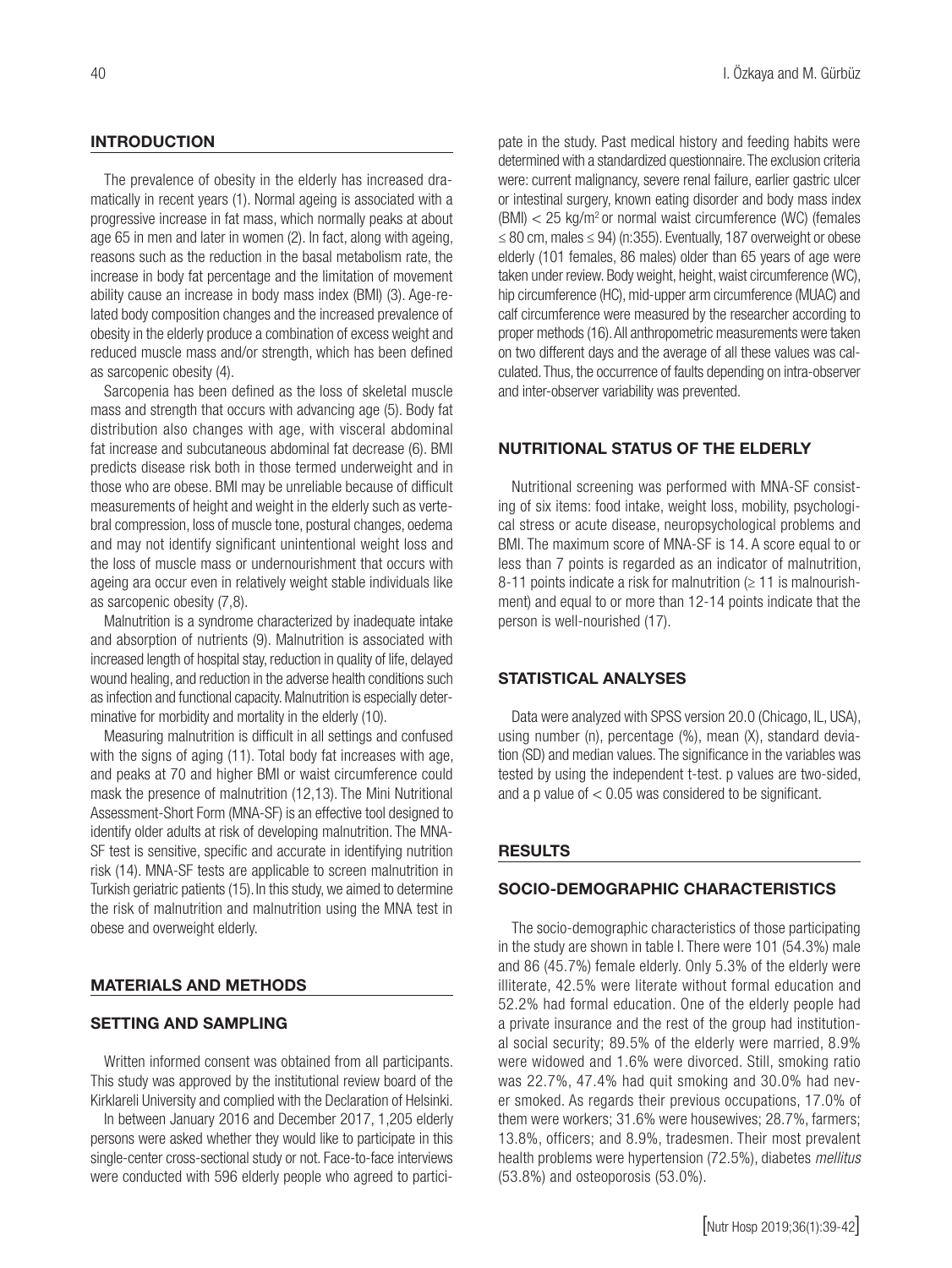| Socio-demographic characteristics | n                                   | $\frac{0}{0}$ |      |
|-----------------------------------|-------------------------------------|---------------|------|
|                                   | Male                                | 101           | 47.0 |
| Gender                            | Female                              | 86            | 53.0 |
|                                   | Illiterate                          | 13            | 5.3  |
|                                   | Literate (without formal education) | 105           | 42.5 |
| <b>Education status</b>           | Primary school                      |               | 28.3 |
|                                   | Secondary school                    |               | 13.0 |
|                                   | High school                         | 22            | 8.9  |
|                                   | University                          | 5             | 2.0  |
|                                   | Social security institution         | 244           | 98.8 |
| Social security<br>status         | Private insurance                   | 1             | 0.4  |
|                                   | None                                |               | 0.8  |
|                                   | Married                             | 221           | 89.5 |
| Marital status                    | Widowed                             | 22            | 8.9  |
|                                   | Divorced                            | 4             | 1.6  |
|                                   | Smoker                              | 56            | 22.7 |
| Smoking status                    | Quit                                | 117           | 47.4 |
|                                   | Never                               | 74            | 30.0 |
|                                   | Worker                              | 42            | 17.0 |
|                                   | Housewife                           | 78            | 31.6 |
| Previous<br>occupation            | Farmer                              | 71            | 28.7 |
|                                   | Officer                             | 34            | 13.8 |
|                                   | Tradesman                           | 22            | 8.9  |
|                                   | Hypertension                        | 179           | 72.5 |
|                                   | Cardiovascular                      | 68            | 27.5 |
|                                   | Rheumatic                           | 70            | 28.3 |
|                                   | Diabetes mellitus                   | 133           | 53.8 |
| Diagnosed                         | Respiratory                         | 100           | 40.4 |
| diseases                          | Gastrointestinal                    | 74            | 30.0 |
|                                   | Osteoporosis                        | 131           | 53.0 |
|                                   | Nervous                             | 35            | 14.2 |
|                                   | Kidney disorders                    | 27            | 10.9 |
|                                   | Others                              | 48            | 19.4 |

Table I. Socio-demographic characteristic percentages of the elderly (n = 187)

*Eye (n = 22), hearing (n = 2), oral-dental (n = 8), skin (n = 3), prostate*   $(n = 18)$ , goiter  $(n = 9)$  and allergy  $(n = 1)$  problems.

# NUTRITIONAL STATUS

The sampling group consisted of persons aged 65-88, with a weight of 63-120 kg. BMI variability of the sample group was between 25.0 and 48.9. The anthropometric measurements of the participants by gender are presented in table II. The mean age was 70.2  $\pm$  5.0 years (male: 70.1  $\pm$  5.6; female: 70.3  $\pm$  5.2 years; p > 0.001), mean BMI was  $31.9 \pm 4.9$  (male:  $30.7 \pm 3.1$ ; female 34.6  $\pm$  4.4; p < 0.001), mean WC was 106.4  $\pm$  10.7 (male: 108.0  $\pm$  41

| <u>and obooo oldon,</u>            |                            |                                     |           |  |  |  |  |
|------------------------------------|----------------------------|-------------------------------------|-----------|--|--|--|--|
| Male (n:101)<br>$X \pm SD$ (range) |                            | Female (n:86)<br>$X \pm SD$ (range) | р         |  |  |  |  |
| Age                                | $70.1 \pm 4.9$ (65-87)     | $70.3 \pm 5.2$ (65-88)              | <b>NS</b> |  |  |  |  |
| Height (cm)                        | $170.3 \pm 8.1$ (150-190)  | $156.5 \pm 7.2$ (140-170)           | < 0.001   |  |  |  |  |
| Weight (kg)                        | $85.7 \pm 9.8$ (65-120)    | $76.1 \pm 11.8$ (63-110)            | < 0.001   |  |  |  |  |
| BMI (kg/m <sup>2</sup> )           | $30.7 \pm 3.1$ (25-40.3)   | $34.6 \pm 4.4$ (25-49)              | < 0.001   |  |  |  |  |
| WC (cm)                            | $108.0 \pm 9.6$ (90-168)   | $105.0 \pm 11.5(72-143)$            | < 0.001   |  |  |  |  |
| $HC$ ( $cm$ )                      | $107.6 \pm 6.8$ (90-123)   | $113.0 \pm 11.2$ (61-135)           | < 0.001   |  |  |  |  |
| W/H ratio                          | $1.01 \pm 0.08$ (0.9-1.6)  | $0.93 \pm 0.12$ (0.7-1.8)           | < 0.001   |  |  |  |  |
| MUAC (cm)                          | $27.8 \pm 4.8$ (18.3-38.8) | $29.2 \pm 5.7$ (20.2-44.4)          | <b>NS</b> |  |  |  |  |

Table II. Nutritional status of overweight and obese elderly

*The significance in the variables was tested by using the independent t-test. X: mean; SD: standard deviation; BMI: body mass index: WC: waist circumference; HC: hip circumference; W/H: waist/hip; MUAC: mid-upper arm circumference; NS: no score.*

9.6; female:  $105.0 \pm 11.5$  cm;  $p < 0.001$ ), mean HC was 110.5  $\pm$  9.8 (men: 107.6  $\pm$  6.8; women: 113.0  $\pm$  11.2 cm; p < 0.001). mean waist/hip (W/H) ratio was  $0.97 \pm 0.11$  (male:  $1.01 \pm 0.08$ ) female:  $0.93 \pm 0.12$ ;  $p < 0.001$ ) and mean MUAC was  $28.5 \pm 5.3$ (male:  $27.8 \pm 4.8$ ; female:  $29.2 \pm 5.7$  cm;  $p > 0.001$ ).

According to the MNA-SF in male, malnutrition, risk of malnutrition and normal status were 18.8%, 30.7% and 50.5%, respectively, and in female they were 19.8%, 30.2% and 50.0%, respectively. In the whole group, malnutrition, risk of malnutrition and normal status were 19.2%, 30.5% and 50.3%, respectively. Our malnourishment percentile was 49.7% for elderly people whose BMI is over 25 (Table III).

#### **DISCUSSION**

According to the MNA-SF results, 49.7% of our elderly people who are overweight are malnourished. In a study conducted by Lang et al. (18) on inpatients over 75 years old, 60% of normal weight, 42% of overweight and 40% of obese patients defined as malnourishment with the MNA score. Similarly, Rist et al. (19) found more than a third at risk of malnutrition. Turconi et al. (20) found 22 people at risk of malnutrition in their study of 184 people with MNA.

Bahat et al. (21) stated that the BMI of older adults living in a nursing home in Turkey is more than 25 kg/m<sup>2</sup>. However, they reported that 9.8% of the people in this group were at risk of malnutrition or presented malnutrition. In a recent study, Kaiser et al. (22) found that 11% of the elderly living in a nursing home were at risk of malnutrition.

In the study of Winter et al. (23). the average BMI of the at-risk group was  $23.6 \text{ kg/m}^2$ , but this was significantly lower than the well-nourished group and 34% of at-risk subjects had a BMI in the overweight or obese range. Compared with the well-nourished group, significantly more subjects in the at-risk group had a BMI between 18.5 and 24.9 ( $p < 0.05$ ), while fewer had a BMI in the overweight range of  $25-29.9$  ( $p < 0.05$ ).

In a study of 42 people over the age of 60, 13 volunteers were classified as at risk of undernutrition by the MNA score. Eight